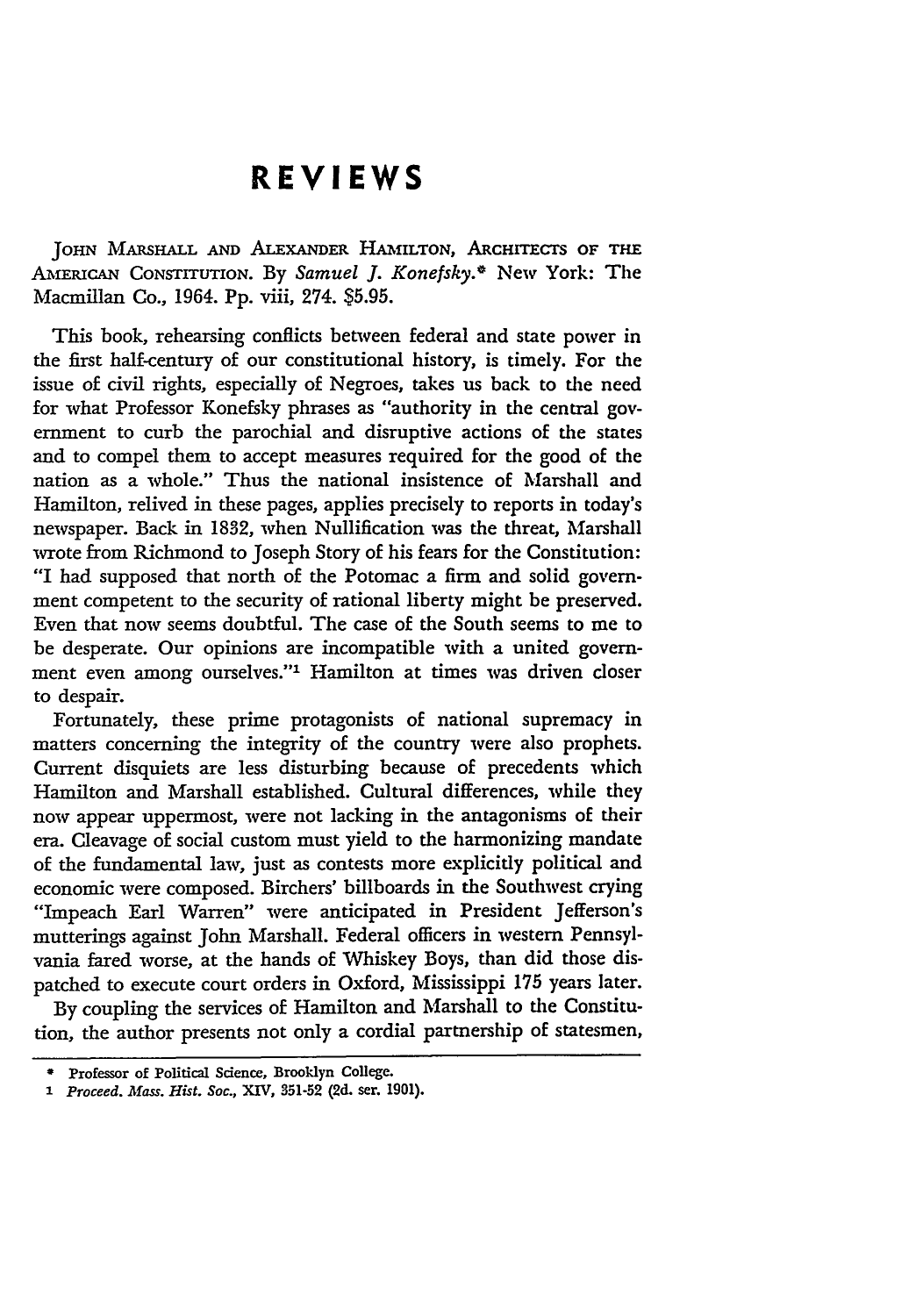but a development, or continuing articulation of principles, for Hamilton left off as Federalist leader at the moment that Marshall ascended the bench. From wide and thorough acquaintance, Professor Konefsky draws familiarly on a mass of materials, selecting episodes and decisions that illustrate his central theme, the emergence and firming of national authority. Students of the period will approve his interpretation, unless partisans of strict construction of the Constitution would wish more attention to reasons for that view. The author avoids technicalities in favor of a straightforward recital informative to the general reader.

Gratefully, this volume does not pose Hamilton and Marshall as conservatives in the easy fashion all too common. A conservative, presumably, guards accepted sanctions. These men, Marshall even more than Hamilton, were in a minority laboring to create a pattern for the conduct of American public life. They were innovators, activists, anything but keepers of a waning economic, political, and legal philosophy. They were less defenders than promoters. What they cherished grew by their efforts.

It is further appropriate to treat Hamilton and Marshall together, for the focus of both was primarily political. The economic contributions of Hamilton are familiar, and the author cites Professor Dorfman's description of the economic foundations of Marshall's legal opinions. But for both, positive government was the means of achieving social progress. Here again we are thankful for their light and leading. Increasingly, as economics becomes less a system of dogmas, and more a choice of public policies, polity, rather than private acquisitiveness, determines the course of action. The sovereign notion of these statesmen was that economic behavior is not to be obeyed, but shaped.

Since this, by invitation of the editors, is a review article, not a summary notice, and since Professor Konefsky particularly spells out the impact of Chief Justice Marshall, the participation of the first Secretary of the Treasury may be further explored.

Hamilton was as firm as anybody, and firmer than most, for independence. But he was less seized than others by the freedom frenzy of the Revolution. If tradition serves, he held the Sons of Liberty in check at the doors of King's College until he could spirit the Loyalist President Cooper out the back way in little more than his nightshirt but without the intended dress of tar and feathers. He deplored the raid of Isaac Sears and his horsemen on the press of James Rivington. It was from the place in New Jersey called "Liberty Pole" (now Engle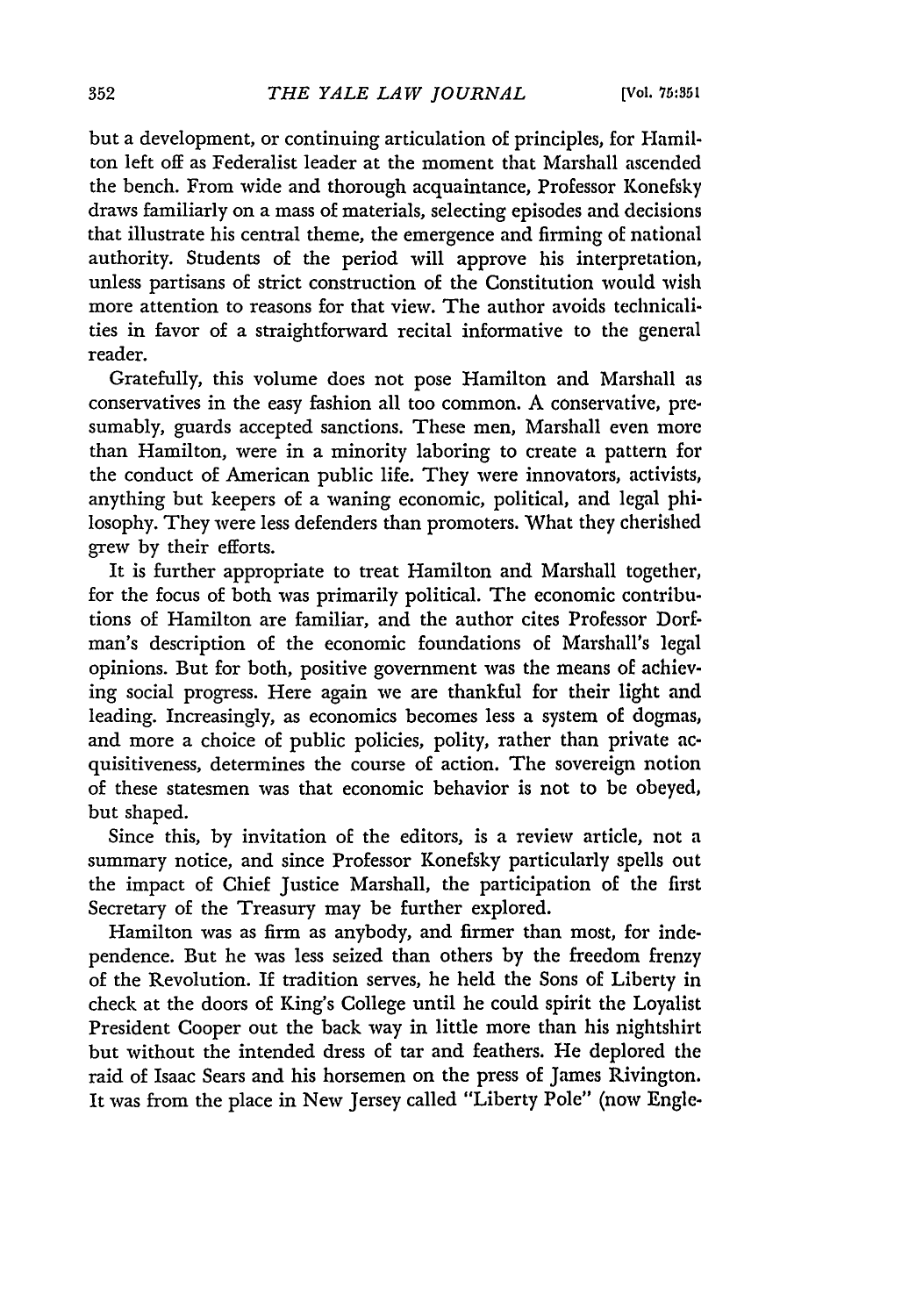wood), when the war was in parlous state, that he urged on James Duane the reforms, political and economic, necessary for success in the struggle. While still in uniform, writing from Washington's headquarters, he begged Governor Livingston to be moderate in approving punishments for suspected Tories.

Following the peace, Hamilton was foremost in pleading that adherents of the British who had remained in New York during the occupation not be expelled indiscriminately to Nova Scotia, since their talents and means would help rebuild the economy of the city. He began his law practice by defending enemy merchants being sued for trespass, during the conflict, on patriot property. He applauded the French Revolution only briefly before he saw that the object of the rights of man was degenerating into grievous excesses. First to last, he never indulged in flag-waving, but reserved his earnest eloquence to recommend solid expedients for creating a viable Union. Let others linger in the glow of freedom; he busied himself to give it a basis in fact. He had no political adolescence, but sprang from childhood into sober manhood.

This does not mean that the romantic was omitted from his nature. In his youth he indited sentimental verses, interrupted, however, by appreciation of useful lessons from Machiavelli's *Prince.* He enjoyed military exploit, was resentful when chances of battle glory were denied him during the war, and sought enthusiastically his later appointment as Inspector General. He had an extra-marital affair which, if we may judge by the woman's letters (we lack his, if he wrote any) was fervid. A severely practical man would have turned his back on dueling. Intellectually and morally Hamilton condemned the practice, but he engaged as second to John Laurens in the latter's encounter with General Charles Lee, he threatened interviews on the field of honor with Commodore Nicholson and James Monroe, and he died in his duel with Aaron Burr. In these exchanges was more than a touch of the romantic, unrealistic, and capricious.

Jefferson figures as the philosopher, the explorer in fields of humane ideas, of natural phenomena (the fauna and flora of Virginia), and of language. As exponent of democracy, he was Benjamin Franklin with a dream added. His economic allegiance to individualism, *laissez faire,* and agricultural life was a compound of the near-frontier of Monticello and the rebellion of French Physiocrats against the mercantile system. Correspondingly, in matters of government, he espoused local option as against national authority.

Hamilton, by contrast, has been pictured as possessing more limited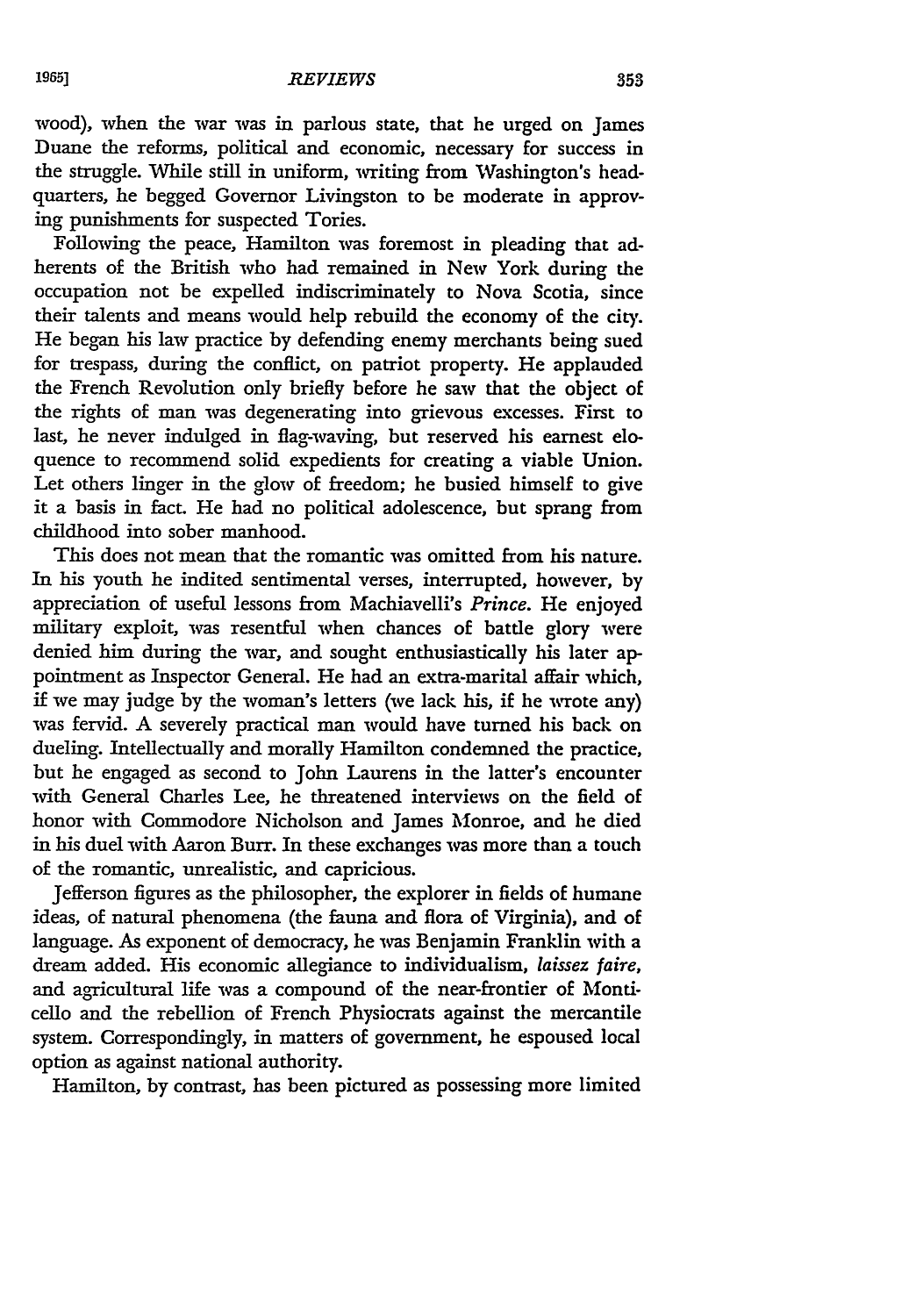vision, focused on ways and means rather than on ideals. His expertness in empirical strategy, especially fiscal, is readily praised. Hamilton's reach in recommendation of long-range social development has been said to fall short of Jefferson's noble conceptions. So many imponderables enter into this comparison that it is difficult to come to a defensible conclusion. An approach to an answer may rely on two considerations, one of theory and the other of history.

As to theory we are obliged to question the popular notion that Hamilton was the champion of capitalist enterprise. True, he stood for the protection of property claims, but every public man of his time, in America and in Britain, whatever his constitutional slant, did the same, unless we are to include the virtual anarchism of William Godwin. Life, liberty, and property were the accepted triumvirate. A favorite form of property, in slaves, Hamilton consistently condemned. Perhaps he remembered the abuses of slavery in his native West Indies. So far as we know, he never owned a slave; he early joined an antislavery society in New York led by his friend John Jay, he ministered to the welfare of freedom, and he urged the recruitment of slaves in the Revolutionary army with promise of their liberty with their swords.

It is no purpose of this review to magnify the antagonisms between Hamilton and Jefferson. That theme has been too much dwelt upon. On the contrary, it is more revealing to treat each as a proponent rather than as an opponent. Their services, as must appear, were complementary in constructing American society. But we are not called upon, on the head of property, to be blind to the fact that Jefferson, the proclaimer of the rights of man, held many slaves, whom he worked for his advantage. "The Spirit of Christmas at Monticello" is the title of a recent holiday brochure which pictures the slaves serving the revels. The black people had their own merry-making in the quarters, and the author, Professor Boyd, is candid enough to include an apology for the shocking contrast between Christianity and chattel slavery, especially in the household of Jefferson. Custom, the obfuscations of manumission, and the supposed benefits to the slaves themselves furnish plausible excuses. But these obstacles to freeing slaves all deny principle which Quakers and other brave souls acted upon.

Defense of property aside, Hamilton had his own economic and political philosophy. It was that of the power of association or of organization. He agreed with Adam Smith's stress on division of labor, which has as its counterpart cooperation of specialists. Adam Smith, for coordination of effort, relied on the mechanism of the competitive market, whether within a country or between countries. But Hamilton,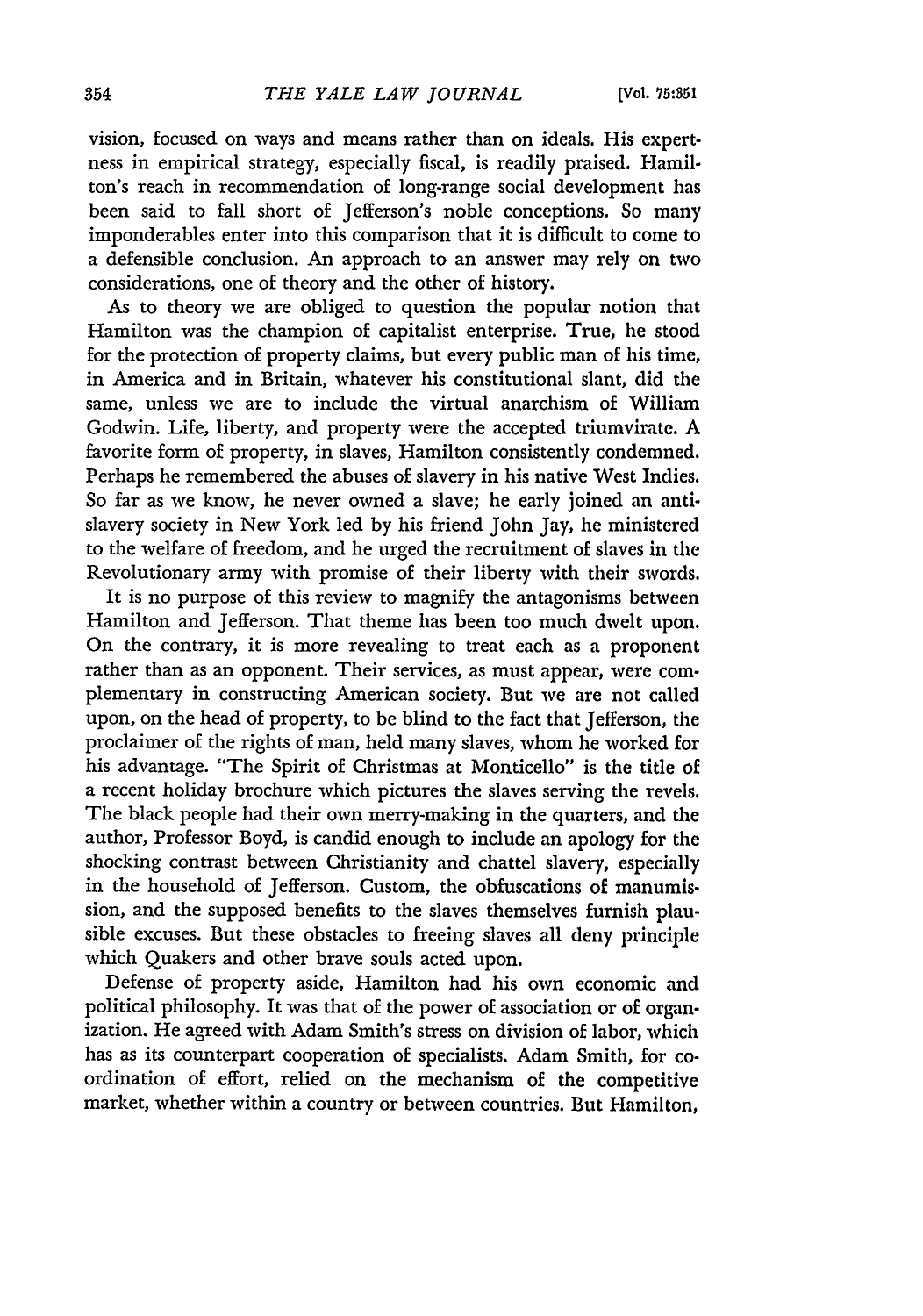1965]

instead of trusting to the chances of self-interest, invoked the wisdom, policy, and resources of government, both to encourage private initiative and to promote combination of pursuits. He did not depend upon an invisible hand to accomplish the public good, but supplied purposeful plan. In a new nation, with ample and varied natural endowments, but with a sparse population of little skill and capital, he would bring government to the assistance of commerce, industry, finance, and agriculture.

Hamilton returned for inspiration to the best aims and methods of the mercantilists. He had more in common with his predecessors, Colbert and Mun, than with his successors, Carnegie and J. P. Morgan. Before the Careys and Friedrich List emphasized the precept, he interposed the nation between the individual and the world of individuals. His study was to make the nation economically prosperous and politically disciplined. For Hamilton, dogma yielded to expediency, the absolute to the relative. In the superficial view, in an age that applauded *laissez faire,* he retrogressed to legislative controls. But actually he laid hold on the advanced idea that what we call wealth, or social welfare, is not so much in production and exchange of goods and services, as in the faculty of organization. Political economy is as immaterial and sophisticated as political science. For him, capacity went beyond the accumulation and application of capital. Rounded progress of an economy and polity required deliberate plan and execution. Under such auspices, well-being is cumulative, partaking more of the geometric than of the arithmetical. Two and two, in such a society, make more than four.

Does this theory neglect democracy? Here it must be understood that Hamilton's task, before and after the Constitution, was preparatory. Sovereignty must rest upon solvency. His solicitude was for the whole people. In great issues, unmistakably posed, the people could be trusted to judge rightly. In matters of legislative and administrative tactics, in interim decisions, they would profit by responsible guidance. He urged the usefulness of an elite, as servant of the community. To enlist special abilities it was necessary and proper to reward them with opportunities of material gain and the satisfaction of exercising authority in the public behalf. This is far different from disparaging democracy and promoting privilege. Near the end of his career he regretted that he and his fellow-Federalists, absorbed in devising national policies and putting them to work, had not sufficiently cultivated the confidence of the people. He sincerely projected means of repairing this defect, but too late. The public could be grateful to the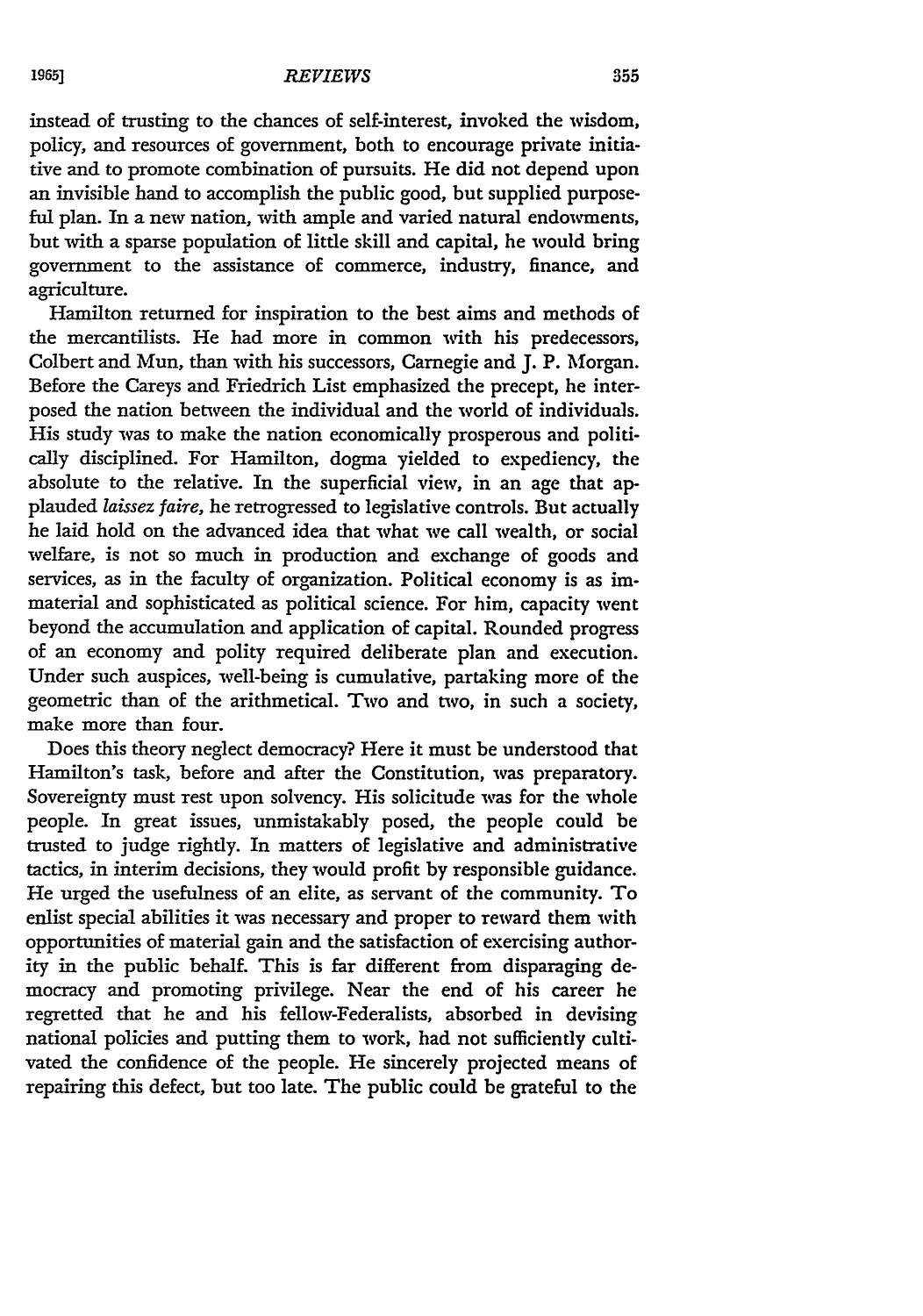Federalists without choosing to follow them in the next act of the national drama.

On this point of Hamilton's democracy-qualified faith in democracy, if you wish-we must remember that in **1801** when the presidency hung in the balance in the House of Representatives, Hamilton exhorted his friends there to prefer Jefferson, whose policies he disliked, to Burr, whose principles he distrusted. The weight of his pleas, when the issue was delicately poised, may have tipped the scale. Hamilton frankly said that, with assurances from Jefferson on a few cardinal questions, the future of the country was safe in his hands. This was Hamilton's noble patriotic surrender.

So much for theory, or for Hamilton's public purpose and outlook. What has been the unfolding of American history since? The two views at the outset-collective controls and individualist choice-have been interwoven threads in the national fabric. At times the one or the other has been more prominent, from current party dominance or from more profound social changes. Neither force would have served so well without the corrections and supplements of the other. But the tortoise has overtaken the hare. With increased growth and integration of our society, national responsibility has proved superior to state and local volition. The evidences, economic, political, and cultural, are too manifest to require recital. At this moment an administration which acknowledges Jefferson as its parent pursues a multiplicity of policies which Hamilton, if he did not inspire them, would doubtless endorse.

Furthermore, the remainder of the world, in differing degrees, magnifies the role of government in men's daily lives. Western Europe adopts measures of public planning, Eastern Europe and most of Asia proceed completely on that principle. The undeveloped countries, whether coached by communism or by capitalism, expect to make progress through collective means.

As Professor Konefsky's portrayal of the influence of the two men abundantly shows, Marshall carried forward Hamilton's purpose to utilize the central government as the powerful means of promoting American national progress. Here the Chief Justice had an advantage over the Secretary of the Treasury. The urgings of a cabinet minister may be persuasive, and take form in institutions (funding system, Bank of the United States, and protective tariffs), which prove serviceable. But he is regarded, at the time and afterward, as the exponent of policies subject to political reversal. On the other hand, the pronouncements of the highest court are deeply etched on the tablets of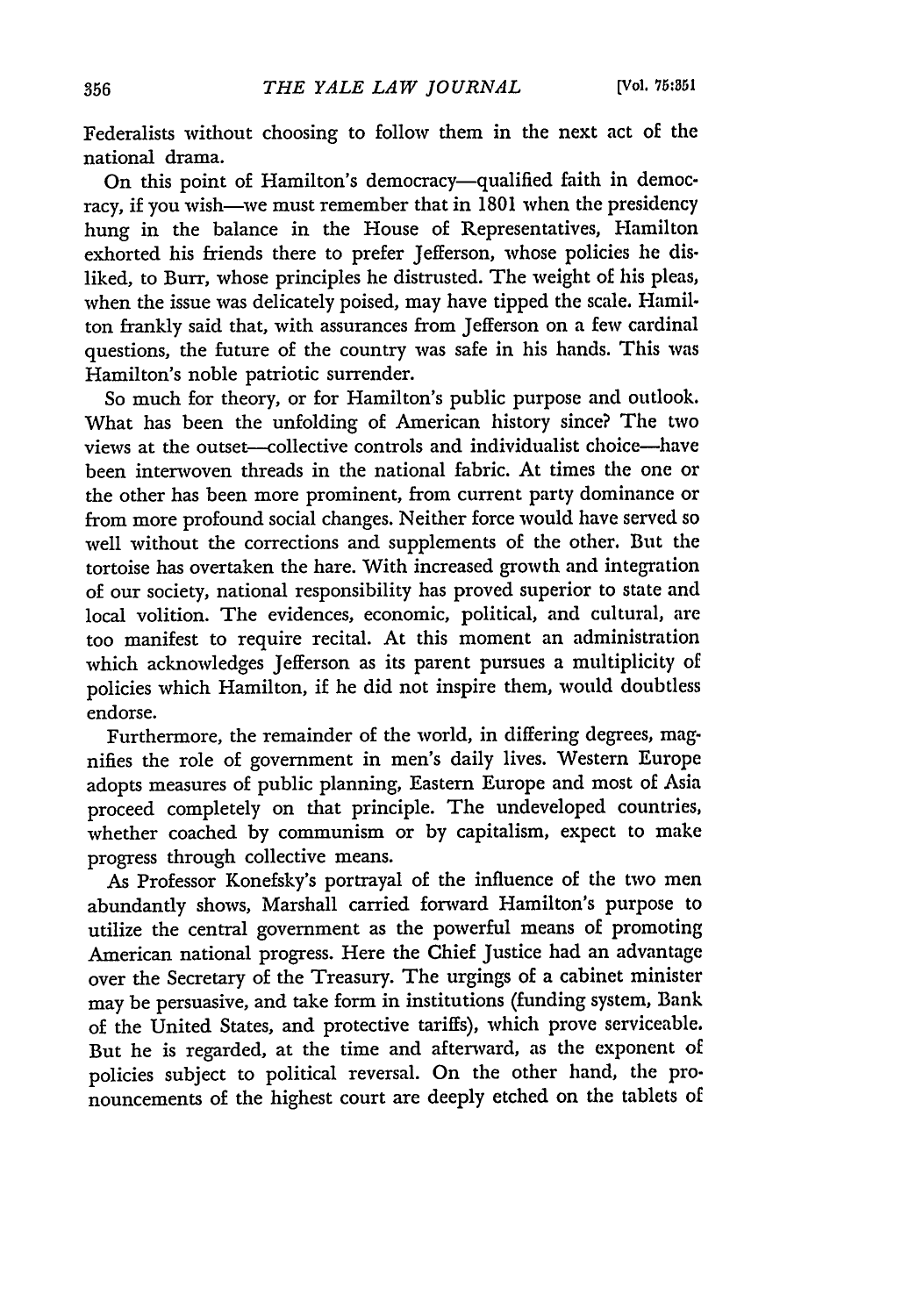the law. They may be reinterpreted, even canceled, in later decisions, but they are not readily washed out in shifts of party domination. Thus Marshall was able to give an imprimatur to what Hamilton had earnestly commenced.

We are at no loss to understand Hamilton's hopes of the Consritution and his valiant efforts, in spite of his own misgivings, to use the Constitution as the instrument for producing national greatness. In his hands (and that is not too strong an expression) the Constitution became an enabling act. With a profound deference for the law, he yet regarded it as living and changing in response to public need. The Constitution was a means, not a model, certainy not an idol. Only a slack public official, if a policy-maker, would lean upon the letter of the law and refuse to discharge his function **by** responsibly interpreting its spirit. Devoted as he was to positive government, he used the community's most precious asset, the common will.

Professor Konefsky agrees with Beveridge and others that Hamilton was not the source of Marshall's convictions. However, in opening discussion of *McCulloch v. Maryland,* our author refers to the Chief Justice as "a conscious disciple of the Hamiltonian brand of nationalism." Since this suit arose from Maryland's assertion of state's rights, Marshall declared impressively that the Constitution was the act, not of the states, but of the people. Hamilton, in defending to President Washington the constitutionality of the First Bank, was not called on to expound the origin of the fundamental law, though his conception of it was always the same as Marshall's. The remainder of Marshall's decision in *McCulloch v. Maryland* is straight out of Hamilton's report, though the Chief Justice's statement is not as crisp as that of the first Secretary of the Treasury. Indeed, Hamilton could have derived his own argument for implied powers of Congress and his treatment of the "necessary and proper" clause from the copious debate in Congress on the bill to charter the bank. Hamilton did not need to revert to that rehearsal, for he had supplied the reasoning of the bank's supporters.

On the general question of Hamilton's influence on Marshall, which must be in the reader's mind throughout Professor Konefsky's pages, there is no reason to diminish Marshall's originality. The two men, moving in the same scenes, early arrived at the same view of the broad powers of the national government and the emphatic need to use these powers for the strength and harmony of the Union. Marshall made his own additions, not only legal but political. An example is Marshall's clear-cut assertion of the right of review of legislation by the federal courts, expressed by him in the Virginia ratifying convention five years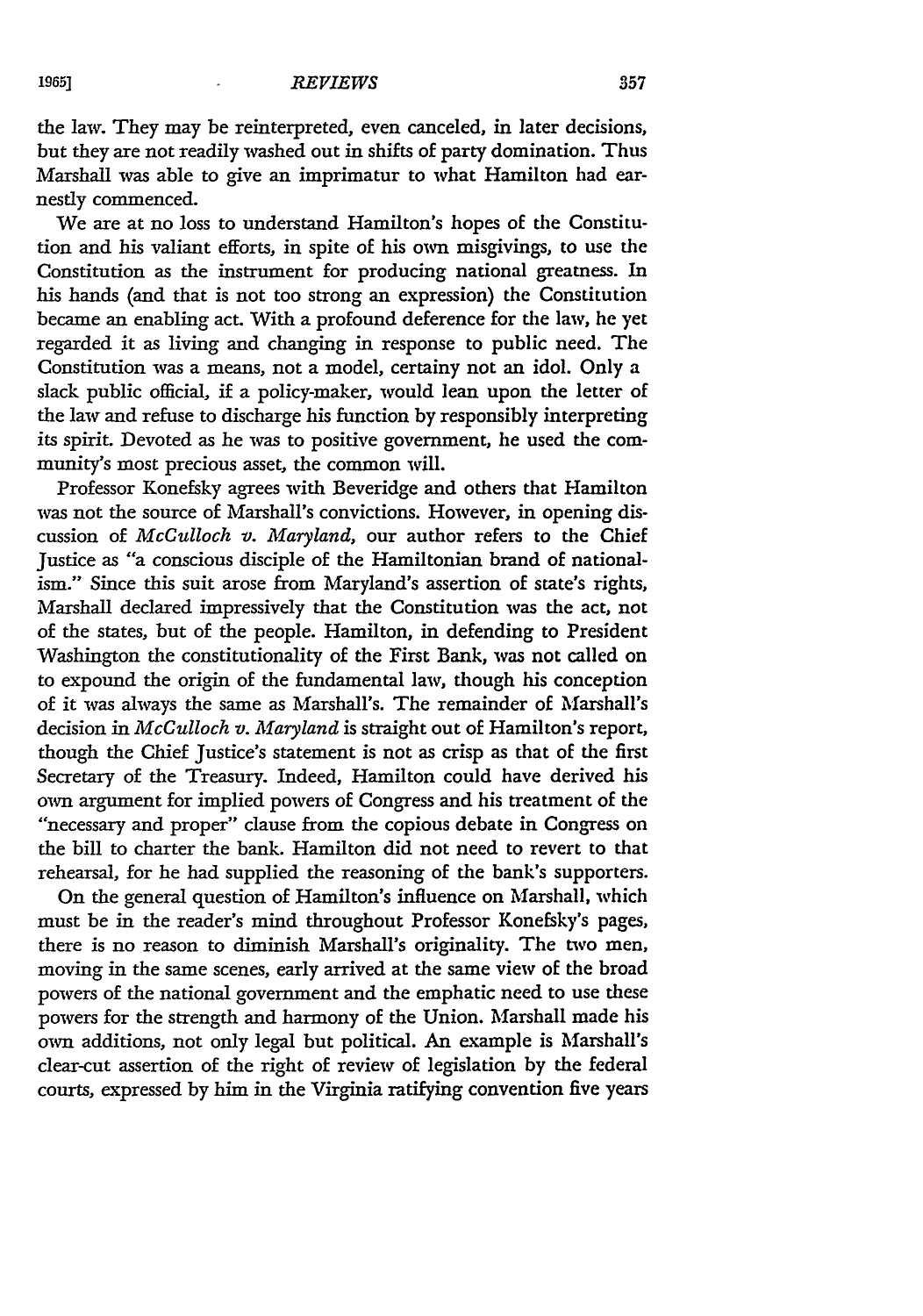prior to *Marbury v. Madison.* Hamilton, treating the authority of the Supreme Court, did not allow the tribunal the same latitude in applying the Constitution. Hamilton, in pressing through his program, was not concerned with striking down acts of Congress, but wanted to find room for them in the wording of the Constitution.

Though Marshall was far from being Hamilton's creature, Hamilton could not have done better than invent John Marshall to carry on his work in the next generation against odds. Marshall, in his high judicial office, was a projection of the purposes of Hamilton. Marshall was a blessed salvage from the wreck of the Federalist party. Hamilton's political ineptitude, as party leader, is evident in his failure to train apprentices. His collaboration was mainly with men of his own age, or older, who had come independently to the same commitment, such figures as Washington, Boudinot, Jay, King, Robert and Gouverneur Morris, Greene, Charles Cotesworth Pinckney, and Duane. He early lost the valuable cooperation of Madison and wantonly alienated John Adams. Three members of Adams' cabinet may be called Hamilton's apostles; but he had to supply lacks in the well-meaning McHenry; Wolcott, Hamilton's proteg6, in later years was a "Toleration Republican"; and the devoted Pickering erred the other way in extreme Federalism.

Hence the special importance of Marshall as a Federalist carry-over. Aside from his signal service in giving scope to the Constitution, Marshall erected the judiciary to majestic stature in spite of obstacles greater than those Hamilton met in creating the Treasury. Marshall took the vaguest department of government, little esteemed by Jay and not improved by Ellsworth, and made it equal and, on occasion, superior to the others. On the other hand, when Hamilton entered the empty Treasury, all looked anxiously to him to fill it and furnish sinews for the nation. Marshall immediately encountered the bitter hostility of Jefferson and held steadily to his course through a long series of antagonistic executives. Contrariwise, Hamilton rode the crest of the Federalist wave, enjoyed the perfect support of Washington during his tenure in the Treasury and afterward, and, unofficially and gratuitously, managed the finances during most of John Adams' term.

We say "the beginning is hard," but the next stage of American development brought complications-political, military, commercial, and geographic expansionist-even harder to overcome. Hamilton successfully argued his program through Congress; only his carriage tax came to the Supreme Court, and here also his plea won a favorable